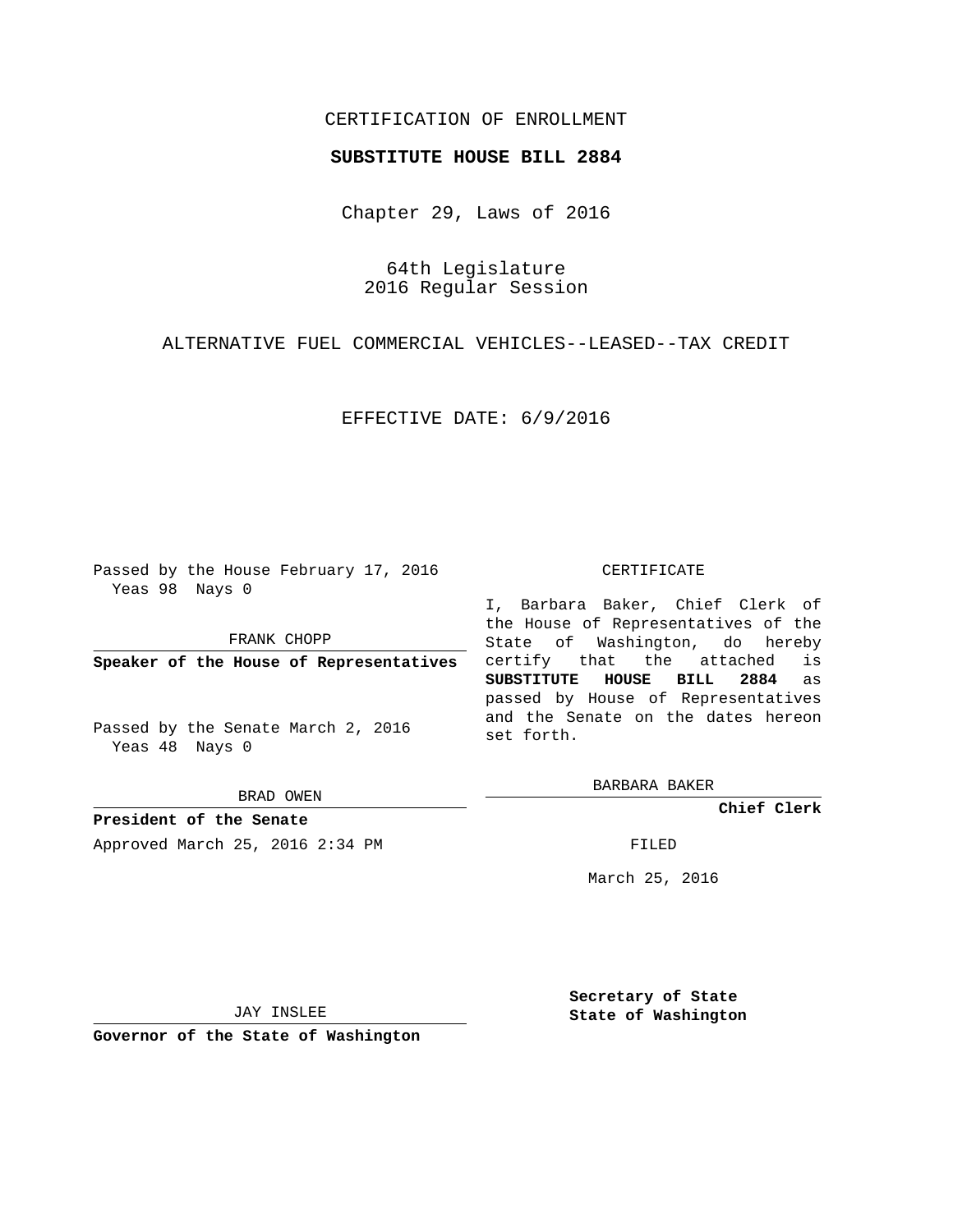## **SUBSTITUTE HOUSE BILL 2884**

Passed Legislature - 2016 Regular Session

**State of Washington 64th Legislature 2016 Regular Session**

**By** House Transportation (originally sponsored by Representatives Clibborn, Fey, and Moscoso)

READ FIRST TIME 02/05/16.

 AN ACT Relating to modifying the business and occupation tax and public utility tax credits for alternative fuel commercial vehicles; amending RCW 82.04.4496 and 82.16.0496; and amending 2015 3rd sp.s. c 44 s 410 (uncodified).4

5 BE IT ENACTED BY THE LEGISLATURE OF THE STATE OF WASHINGTON:

6 **Sec. 1.** RCW 82.04.4496 and 2015 3rd sp.s. c 44 s 411 are each 7 amended to read as follows:

 (1)(a) A person who is taxable under this chapter is allowed a credit against the tax imposed in this chapter according to the gross vehicle weight rating of the vehicle and the incremental cost of the vehicle purchased above the purchase price of a comparable conventionally fueled vehicle. The credit is limited, as set forth in the table below, to the lesser of the incremental cost amount or the maximum credit amount per vehicle purchased, and subject to a maximum 15 annual credit amount per vehicle class.

| 16 | Gross Vehicle Weight    | Incremental Cost Amount | Maximum Credit Amount | Maximum Annual Credit |
|----|-------------------------|-------------------------|-----------------------|-----------------------|
| 17 |                         |                         | Per Vehicle           | Per Vehicle Class     |
| 18 | Up to $14,000$ pounds   | 50% of incremental cost | \$5,000               | \$2,000,000           |
| 19 | 14,001 to 26,500 pounds | 50% of incremental cost | \$10,000              | \$2,000,000           |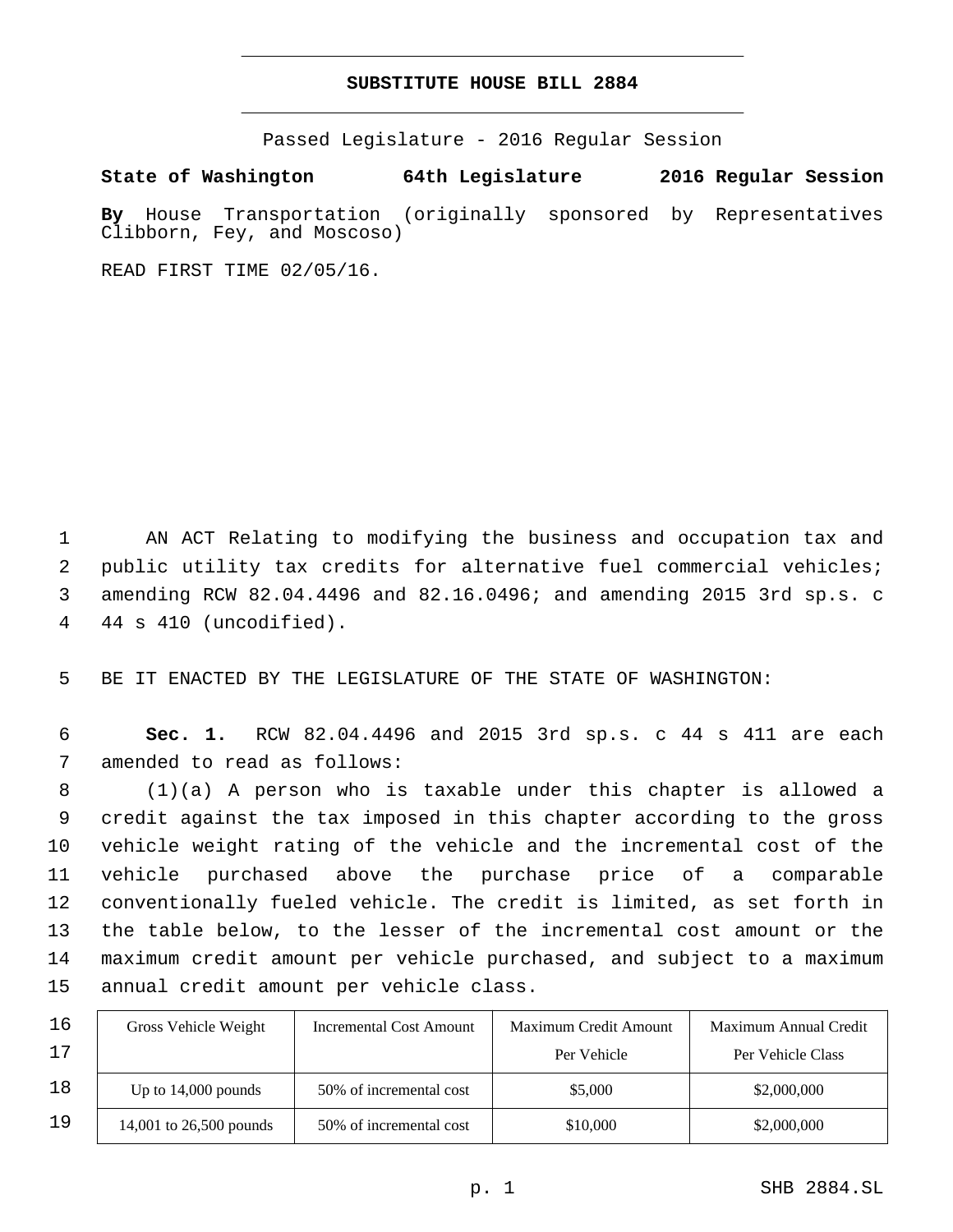| $\mathbf 1$    | Above 26,500 pounds                                                          | 50% of incremental cost | \$20,000                                                              | \$2,000,000                 |  |
|----------------|------------------------------------------------------------------------------|-------------------------|-----------------------------------------------------------------------|-----------------------------|--|
| $\overline{2}$ |                                                                              |                         | (b) On September 1st of each year any unused credits from any         |                             |  |
| 3              | weight class identified in the table in (a) of this subsection must          |                         |                                                                       |                             |  |
| 4              | be made available to applicants applying for credits under any other         |                         |                                                                       |                             |  |
| 5              | weight class listed.                                                         |                         |                                                                       |                             |  |
| 6              | The credit provided in this subsection (1)<br>(c)<br>is (( <del>not</del> )) |                         |                                                                       |                             |  |
| 7              | available for the lease of a vehicle. The credit amount for a leased         |                         |                                                                       |                             |  |
| 8              | vehicle is equal to the credit in this subsection (1) multiplied by          |                         |                                                                       |                             |  |
| 9              | the lease reduction factor. The person claiming the credit for a             |                         |                                                                       |                             |  |
| 10             |                                                                              |                         | leased vehicle must be the lessee as identified in the lease          |                             |  |
| 11             | contract.                                                                    |                         |                                                                       |                             |  |
| 12             |                                                                              |                         | (2) A person who is taxable under this chapter is allowed,            |                             |  |
| 13             |                                                                              |                         | subject to the maximum annual credit per vehicle class in subsection  |                             |  |
| 14             |                                                                              |                         | $(1)(a)$ of this section, a credit against the tax imposed in this    |                             |  |
| 15             |                                                                              |                         | chapter for the lesser of twenty-five thousand dollars or thirty      |                             |  |
| 16             |                                                                              |                         | percent of the costs of converting a commercial vehicle to be         |                             |  |
| 17             |                                                                              |                         | principally powered by a clean alternative fuel with a United States  |                             |  |
| 18             |                                                                              |                         | environmental protection agency certified conversion.                 |                             |  |
| 19             |                                                                              |                         | (3) The total credits under this section may not exceed the           |                             |  |
| 20             |                                                                              |                         | lesser of two hundred fifty thousand dollars or twenty-five vehicles  |                             |  |
| 21             | per person per calendar year.                                                |                         |                                                                       |                             |  |
| 22             | (4)                                                                          |                         | A person may not receive credit under this section for                |                             |  |
| 23             | amounts claimed as credits under chapter 82.16 RCW.                          |                         |                                                                       |                             |  |
| 24             | (5)<br>Credits                                                               | available<br>are        | on<br>a                                                               | first-in-time basis.<br>The |  |
| 25             |                                                                              |                         | department must disallow any credits, or portion thereof, that would  |                             |  |
| 26             |                                                                              |                         | cause the total amount of credits claimed under this section, and RCW |                             |  |
| 27             |                                                                              |                         | 82.16.0496, during any calendar year to exceed six million dollars.   |                             |  |
| 28             |                                                                              |                         | The department must provide notification on its web site monthly on   |                             |  |
| 29             | the amount of credits that have been applied for, the amount issued,         |                         |                                                                       |                             |  |

 and the amount remaining before the statewide annual limit is reached. In addition, the department must provide written notice to any person who has applied to claim tax credits in excess of the 33 limitation in this subsection.

 (6) For the purposes of the limits provided in this section, a credit must be counted against such limits for the calendar year in 36 which the credit is earned.

 (7) To claim a credit under this section a person must electronically file with the department all returns, forms, and any other information required by the department, in an electronic format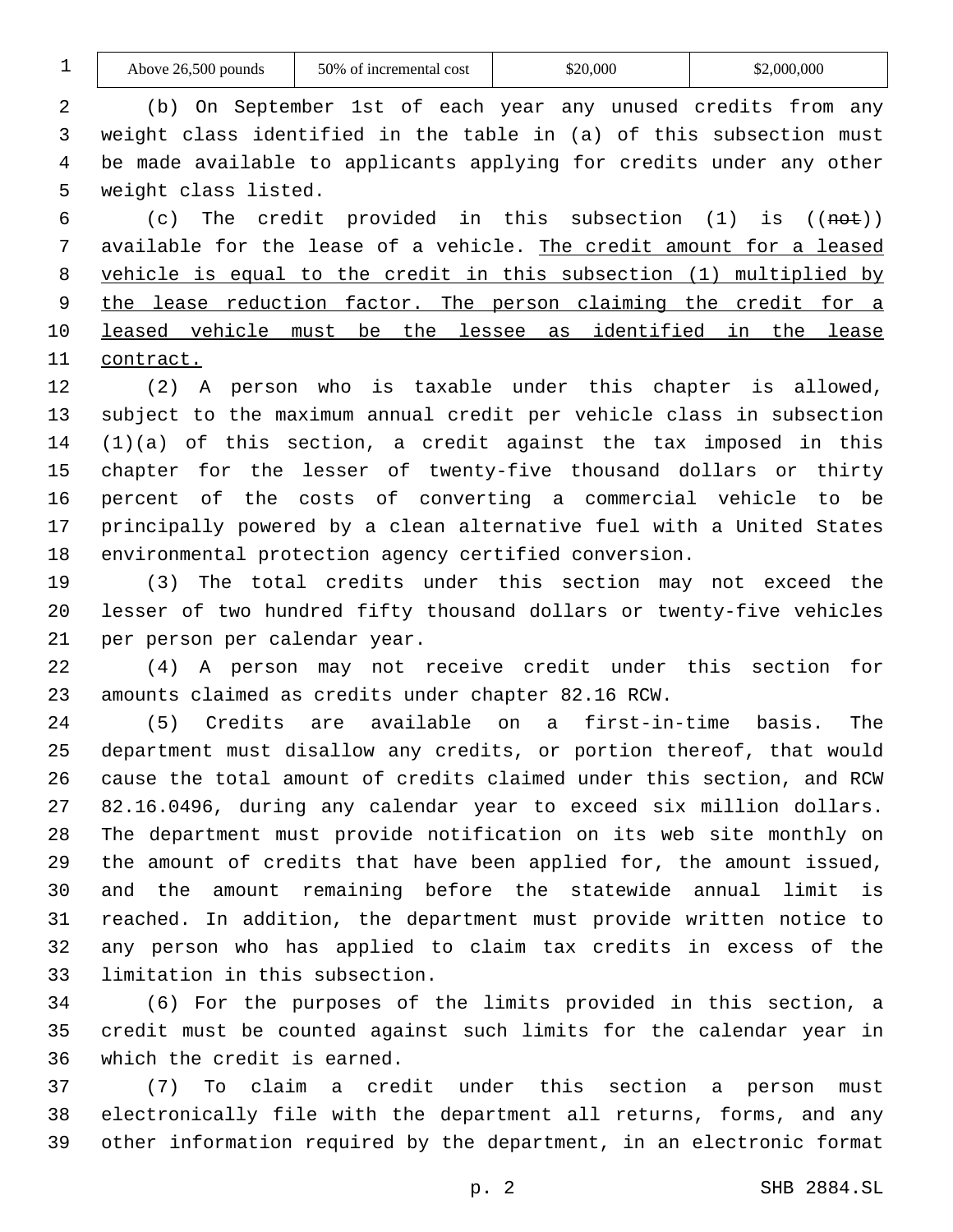as provided or approved by the department. No refunds may be granted 2 for credits under this section. (8) To claim a credit under this section, the person applying must:4 (a) Complete an application for the credit which must include: (i) The name, business address, and tax identification number of 7 the applicant; (ii) A quote or unexecuted copy of the purchase requisition or 9 order for the vehicle; 10 (iii) The type of alternative fuel to be used by the vehicle; (iv) The incremental cost of the alternative fuel system; (v) The anticipated delivery date of the vehicle; (vi) The estimated annual fuel use of the vehicle in its 14 anticipated duties; 15 (vii) The gross weight of the vehicle; ((and)) 16 (viii) For leased vehicles, a copy of the lease contract that includes the gross capitalized cost, residual value, and name of the lessee; and 19 (ix) Any other information deemed necessary by the department to support administration or reporting of the program. (b) Within fifteen days of notice of credit availability from the department, provide notice of intent to claim the credit including: (i) A copy of the order for the vehicle, including the total cost 24 for the vehicle; (ii) The anticipated delivery date of the vehicle, which must be within one hundred twenty days of acceptance of the credit; and (iii) Any other information deemed necessary by the department to support administration or reporting of the program. (c) Provide final documentation within fifteen days of receipt of 30 the vehicle, including: (i) A copy of the final invoice for the vehicle; (ii) A copy of the factory build sheet or equivalent 33 documentation; (iii) The vehicle identification number of the vehicle; (iv) The incremental cost of the alternative fuel system; (v) Attestations signed by both the seller and purchaser of the vehicle attesting that the incremental cost of the alternative fuel system includes only the costs necessary for the vehicle to run on alternative fuel and no other vehicle options, equipment, or costs; 40 and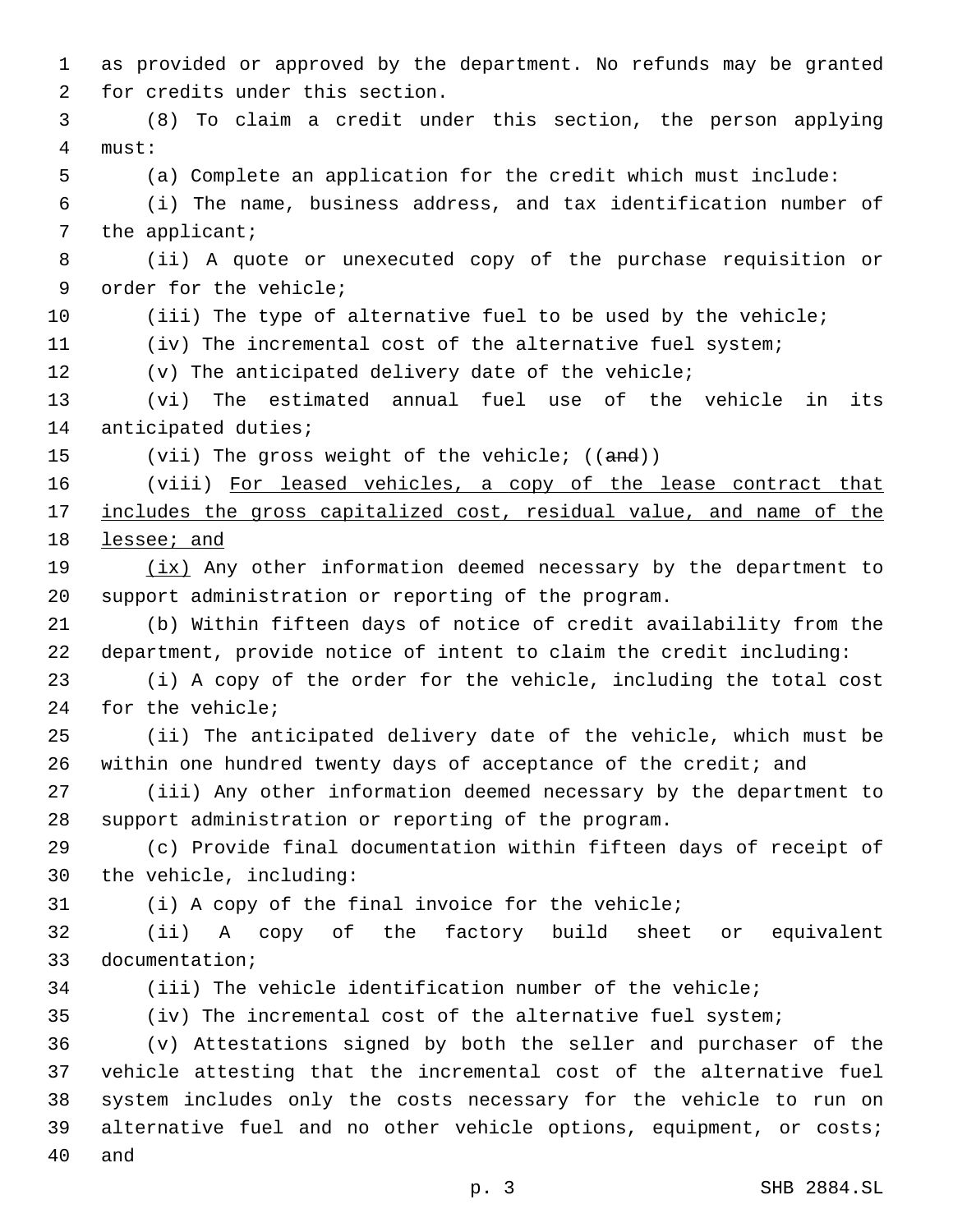(vi) Any other information deemed necessary by the department to support administration or reporting of the program.

(9) To administer the credits, the department must, at a minimum:

 (a) Provide notification on its web site monthly of the amount of credits that have been applied for, claimed, and the amount remaining 6 before the statewide annual limit is reached;

 (b) Within fifteen days of receipt of the application, notify persons applying of the availability of tax credits in the year in 9 which the vehicles applied for are anticipated to be delivered;

 (c) Within fifteen days of receipt of the notice of intent to claim the tax credit, notify the applicant of the approval, denial, 12 or missing information in their notice; and

 (d) Within fifteen days of receipt of final documentation, review the documentation and notify the person applying of the acceptance of 15 their final documentation.

 (10) If a person fails to supply the information as required in subsection (8) of this section, the department must deny the 18 application.

 (11)(a) Taxpayers are only eligible for a credit under this 20 section based on:

21 (i) Sales( $(\frac{1}{1})$  but not)) or leases( $(\frac{1}{1})$ ) of new commercial vehicles and qualifying used commercial vehicles with propulsion units that are principally powered by a clean alternative fuel; or

 (ii) Costs to modify a commercial vehicle, including sales of tangible personal property incorporated into the vehicle and labor or service expenses incurred in modifying the vehicle, to be principally 27 powered by a clean alternative fuel.

28 (b) A credit is earned when qualifying purchases are made or the lessee takes receipt of the qualifying commercial vehicle.

 (12) A credit earned during one calendar year may be carried over to be credited against taxes incurred in the subsequent calendar 32 year, but may not be carried over a second year.

 (13)(a) Beginning November 25, 2015, and on the 25th of February, May, August, and November of each year thereafter, the department must notify the state treasurer of the amount of credits taken under this section as reported on returns filed with the department during the preceding calendar quarter ending on the last day of December, 38 March, June, and September, respectively.

 (b) On the last day of March, June, September, and December of each year, the state treasurer, based upon information provided by

p. 4 SHB 2884.SL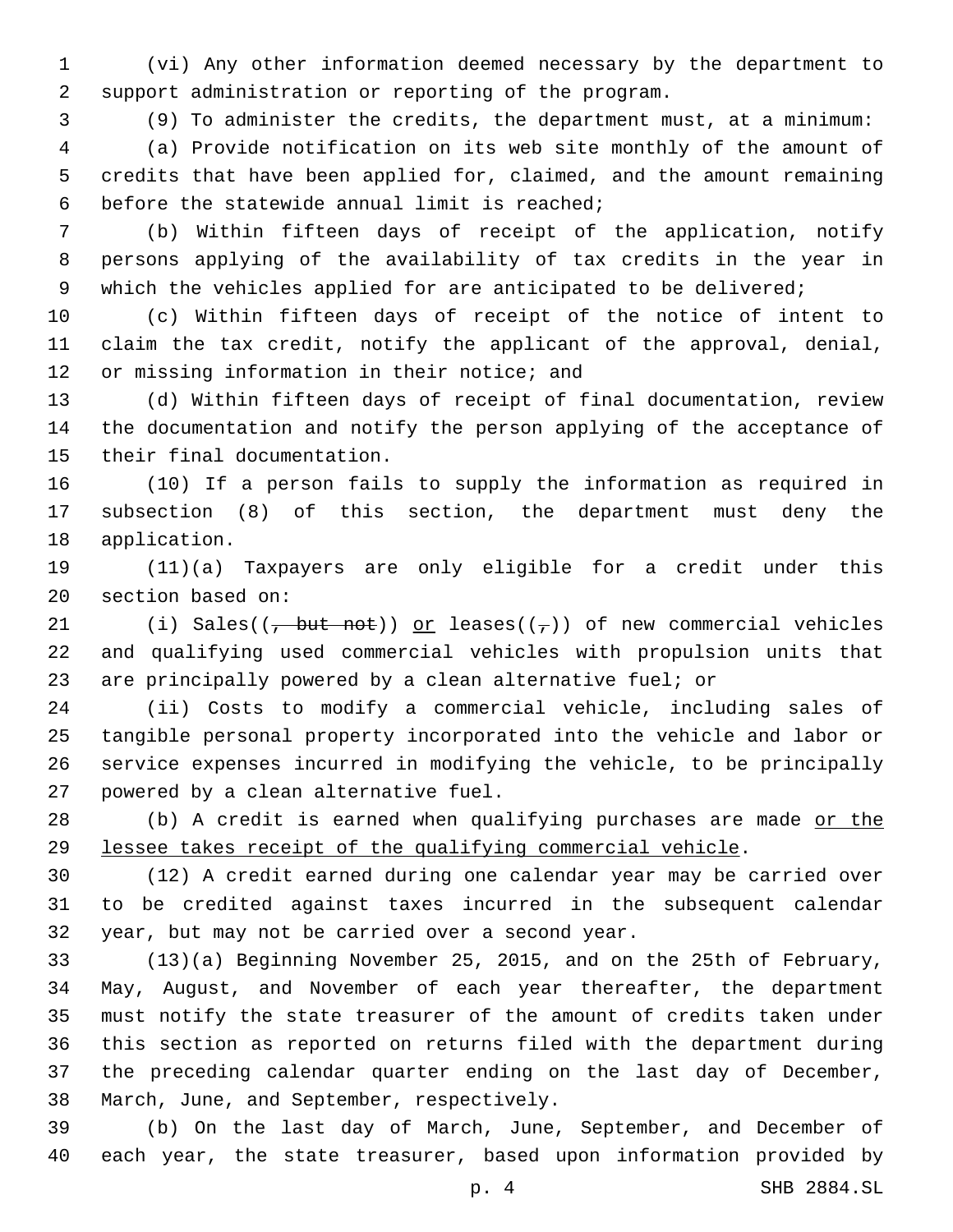the department, must transfer a sum equal to the dollar amount of the credit provided under this section from the multimodal transportation 3 account to the general fund.

 (14) The definitions in this subsection apply throughout this section unless the context clearly requires otherwise.

 (a) "Commercial vehicle" means any commercial vehicle that is purchased by a private business and that is used exclusively in the transportation of commodities, merchandise, produce, refuse, freight, or animals, and that is displaying a Washington state license plate.

 (b) "Clean alternative fuel" means electricity, dimethyl ether, hydrogen, methane, natural gas, liquefied natural gas, compressed 12 natural gas, or propane.

 (c) "Gross capitalized cost" means the agreed upon value of the commercial vehicle and including any other items a person pays over the lease term that are included in such cost.

 (d) "Lease reduction factor" means the vehicle gross capitalized cost less the residual value, divided by the gross capitalized cost.

(e) "Qualifying used commercial vehicle" means vehicles that:

 (i) Have an odometer reading of less than thirty thousand miles; (ii) Are less than two years past their original date of 21 manufacture;

 (iii) Were modified after the initial purchase with a United States environmental protection agency certified conversion that would allow the propulsion units to be principally powered by a clean 25 alternative fuel; and

(iv) Are being sold for the first time after modification.

 (f) "Residual value" means the lease-end value of the vehicle as determined by the lessor, at the end of the lease term included in the lease contract.

 (15) Credits may be earned under this section from January 1, 2016, through January 1, 2021, except for credits for leased vehicles, which may be earned from July 1, 2016, through January 1, 33 2021.

 (16) Credits earned under this section may not be used after 35 January 1, 2022.

 **Sec. 2.** RCW 82.16.0496 and 2015 3rd sp.s. c 44 s 412 are each 37 amended to read as follows:

 (1)(a) A person who is taxable under this chapter is allowed a credit against the tax imposed in this chapter according to the gross

p. 5 SHB 2884.SL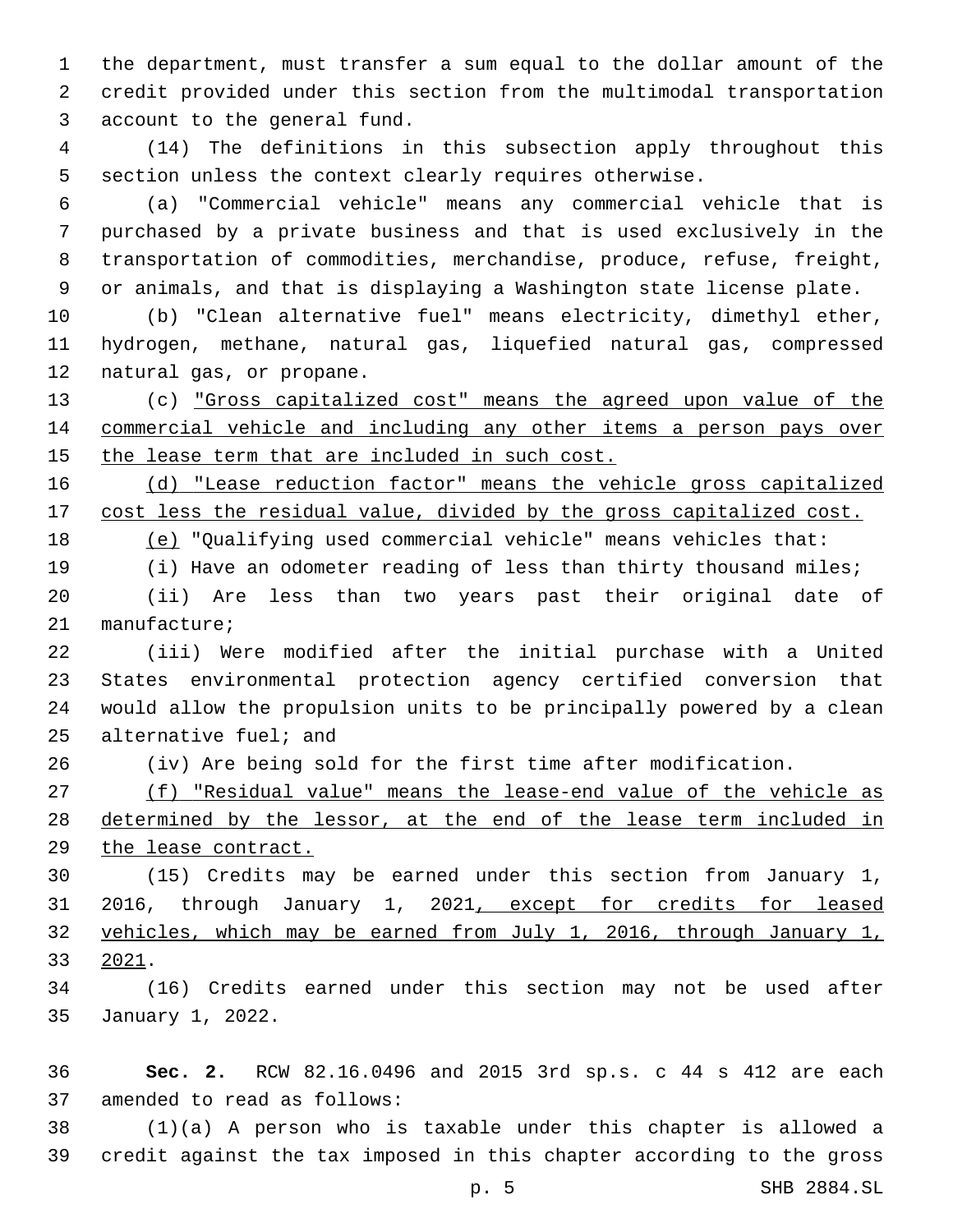vehicle weight rating of the vehicle and the incremental cost of the vehicle purchased above the purchase price of a comparable conventionally fueled vehicle. The credit is limited, as set forth in the table below, to the lesser of the incremental cost amount or the maximum credit amount per vehicle purchased, and subject to a maximum annual credit amount per vehicle class.6

| ⇁  | Gross Vehicle Weight    | Incremental Cost Amount | Maximum Credit Amount | Maximum Annual Credit |
|----|-------------------------|-------------------------|-----------------------|-----------------------|
| 8  |                         |                         | Per Vehicle           | Per Vehicle Class     |
| 9  | Up to $14,000$ pounds   | 50% of incremental cost | \$5,000               | \$2,000,000           |
| 10 | 14,001 to 26,500 pounds | 50% of incremental cost | \$10,000              | \$2,000,000           |
| 11 | Above 26,500 pounds     | 50% of incremental cost | \$20,000              | \$2,000,000           |

 (b) On September 1st of each year any unused credits from any weight class identified in the table in (a) of this subsection must be made available to applicants applying for credits under any other 15 weight class listed.

 (c) The credit provided in this subsection (1) is ((not)) available for the lease of a vehicle. The credit amount for a leased vehicle is equal to the credit in this subsection (1) multiplied by the lease reduction factor. The person claiming the credit for a 20 leased vehicle must be the lessee as identified in the lease contract.

 (2) A person who is taxable under this chapter is allowed, subject to the maximum annual credit per vehicle class in subsection (1)(a) of this section, a credit against the tax imposed in this chapter for the lesser of twenty-five thousand dollars or thirty percent of the costs of converting a commercial vehicle to be principally powered by a clean alternative fuel with a United States environmental protection agency certified conversion.

 (3) The total credits under this section may not exceed two hundred fifty thousand dollars or twenty-five vehicles per person per 31 calendar year.

 (4) A person may not receive credit under this section for amounts claimed as credits under chapter 82.04 RCW.

 (5) Credits are available on a first-in-time basis. The department must disallow any credits, or portion thereof, that would cause the total amount of credits claimed under this section, and RCW 82.04.4496, during any calendar year to exceed six million dollars. The department must provide notification on its web site monthly on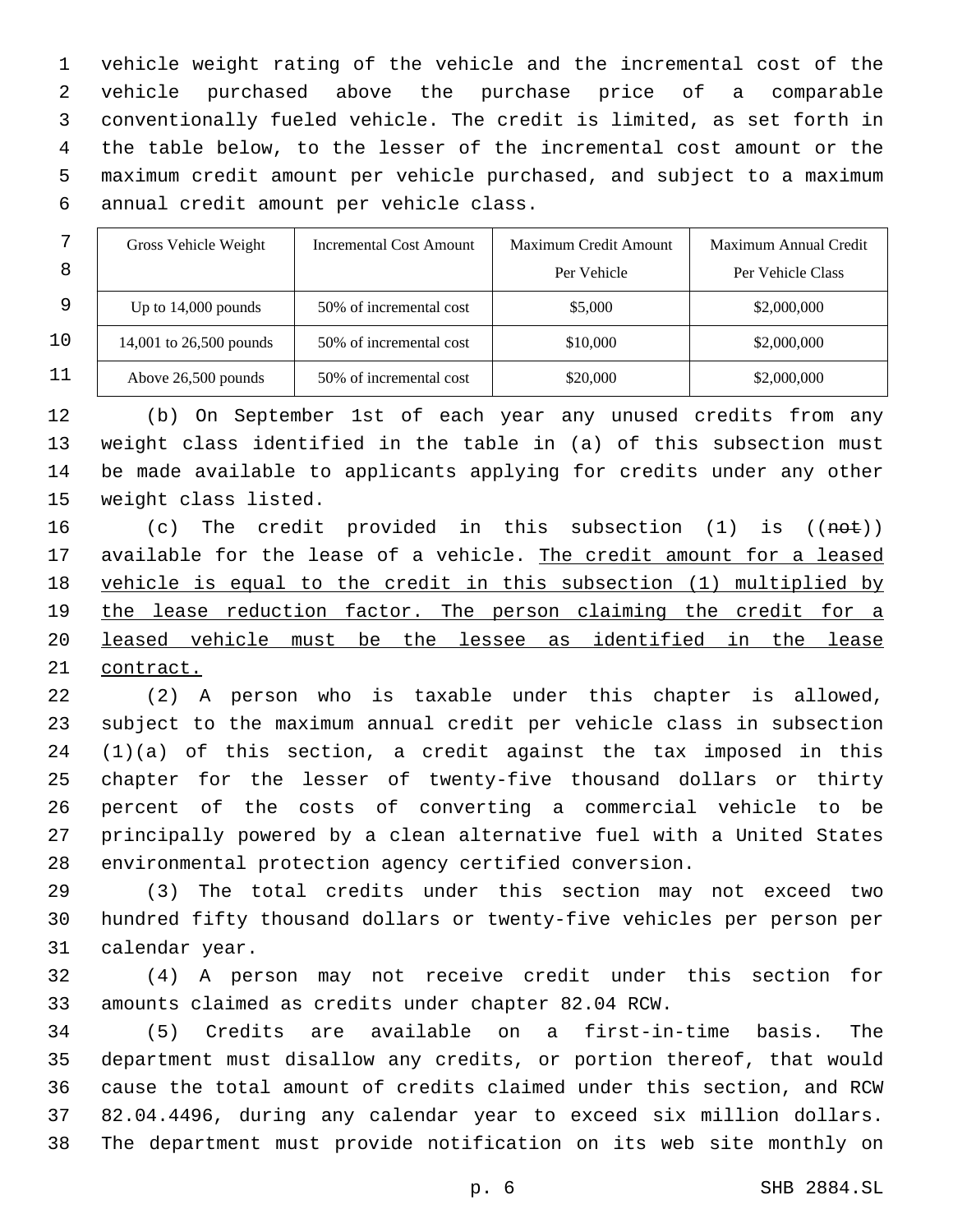the amount of credits that have been applied for, the amount issued, and the amount remaining before the statewide annual limit is reached. In addition, the department must provide written notice to any person who has applied to claim tax credits in excess of the 5 limitation in this subsection.

 (6) For the purposes of the limits provided in this section, a credit must be counted against such limits for the calendar year in 8 which the credit is earned.

 (7) To claim a credit under this section a person must electronically file with the department all returns, forms, and any other information required by the department, in an electronic format as provided or approved by the department. No refunds may be granted 13 for credits under this section.

 (8) To claim a credit under this section, the person applying 15 must:

(a) Complete an application for the credit which must include:

 (i) The name, business address, and tax identification number of 18 the applicant;

 (ii) A quote or unexecuted copy of the purchase requisition or 20 order for the vehicle;

(iii) The type of alternative fuel to be used by the vehicle;

(iv) The incremental cost of the alternative fuel system;

(v) The anticipated delivery date of the vehicle;

 (vi) The estimated annual fuel use of the vehicle in its 25 anticipated duties;

26 (vii) The gross weight of the vehicle; ((and))

 (viii) For leased vehicles, a copy of the lease contract that includes the gross capitalized cost, residual value, and name of the lessee; and

 $\frac{ix}{x}$  Any other information deemed necessary by the department to support administration or reporting of the program.

 (b) Within fifteen days of notice of credit availability from the department, provide notice of intent to claim the credit including:

 (i) A copy of the order for the vehicle, including the total cost 35 for the vehicle;

 (ii) The anticipated delivery date of the vehicle, which must be within one hundred twenty days of acceptance of the credit; and

 (iii) Any other information deemed necessary by the department to support administration or reporting of the program.

p. 7 SHB 2884.SL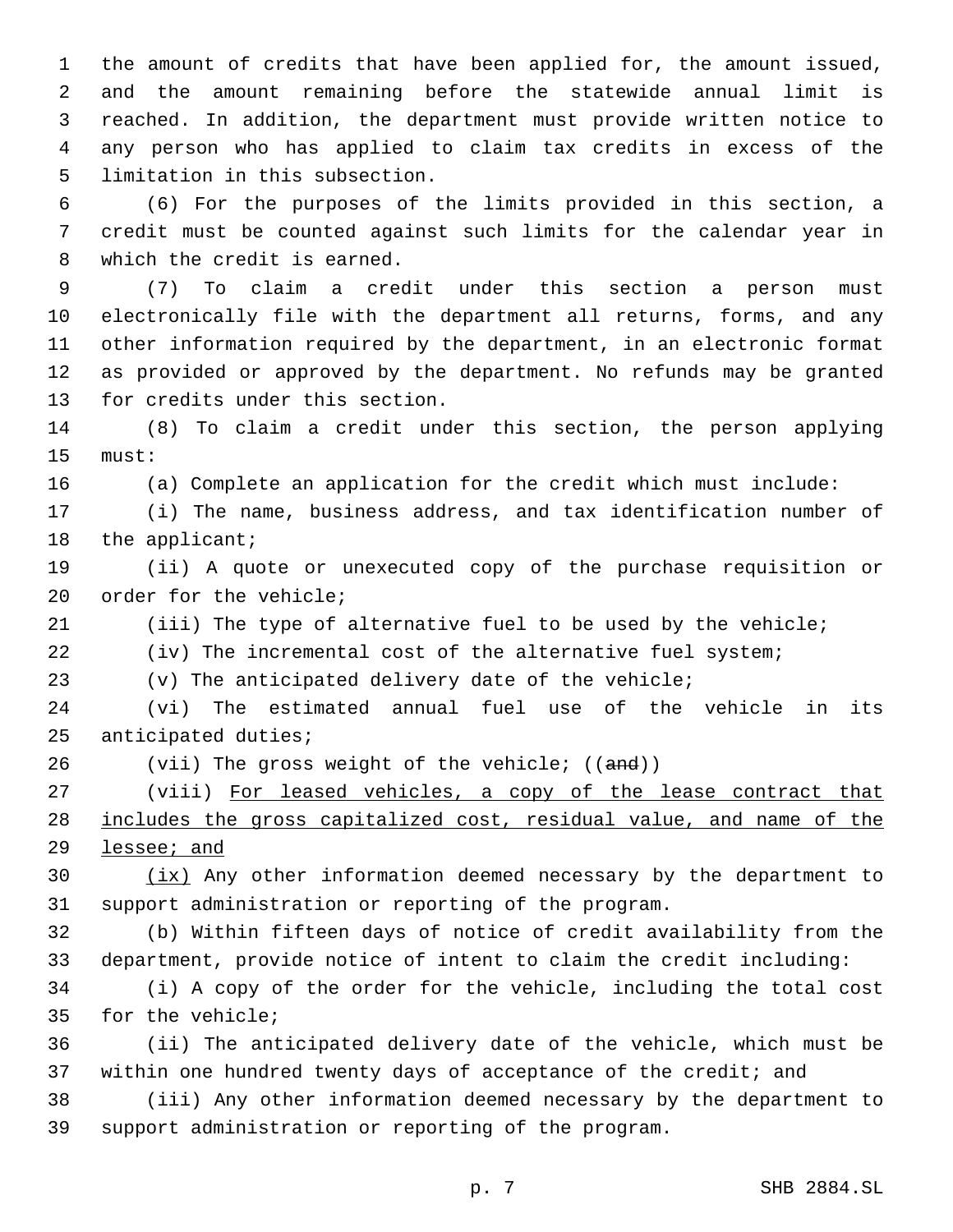(c) Provide final documentation within fifteen days of receipt of 2 the vehicle, including:

(i) A copy of the final invoice for the vehicle;

 (ii) A copy of the factory build sheet or equivalent 5 documentation;

(iii) The vehicle identification number of the vehicle;

(iv) The incremental cost of the alternative fuel system;

 (v) Attestations signed by both the seller and purchaser of the vehicle attesting that the incremental cost of the alternative fuel system includes only the costs necessary for the vehicle to run on 11 alternative fuel and no other vehicle options, equipment, or costs; and

 (vi) Any other information deemed necessary by the department to support administration or reporting of the program.

(9) To administer the credits, the department must, at a minimum:

 (a) Provide notification on its web site monthly of the amount of credits that have been applied for, claimed, and the amount remaining 18 before the statewide annual limit is reached;

 (b) Within fifteen days of receipt of the application, notify persons applying of the availability of tax credits in the year in 21 which the vehicles applied for are anticipated to be delivered;

 (c) Within fifteen days of receipt of the notice of intent to claim the tax credit, notify the applicant of the approval, denial, 24 or missing information in their notice; and

 (d) Within fifteen days of receipt of final documentation, review the documentation and notify the person applying of the acceptance of 27 their final documentation.

 (10) If a person fails to supply the information as required in subsection (8) of this section, the department must deny the application.30

 (11)(a) Taxpayers are only eligible for a credit under this 32 section based on:

33 (i) Sales( $(\frac{1}{1})$  but not)) or leases( $(\frac{1}{1})$ ) of new commercial vehicles and qualifying used commercial vehicles with propulsion units that are principally powered by a clean alternative fuel; or

 (ii) Costs to modify a commercial vehicle, including sales of tangible personal property incorporated into the vehicle and labor or service expenses incurred in modifying the vehicle, to be principally 39 powered by a clean alternative fuel.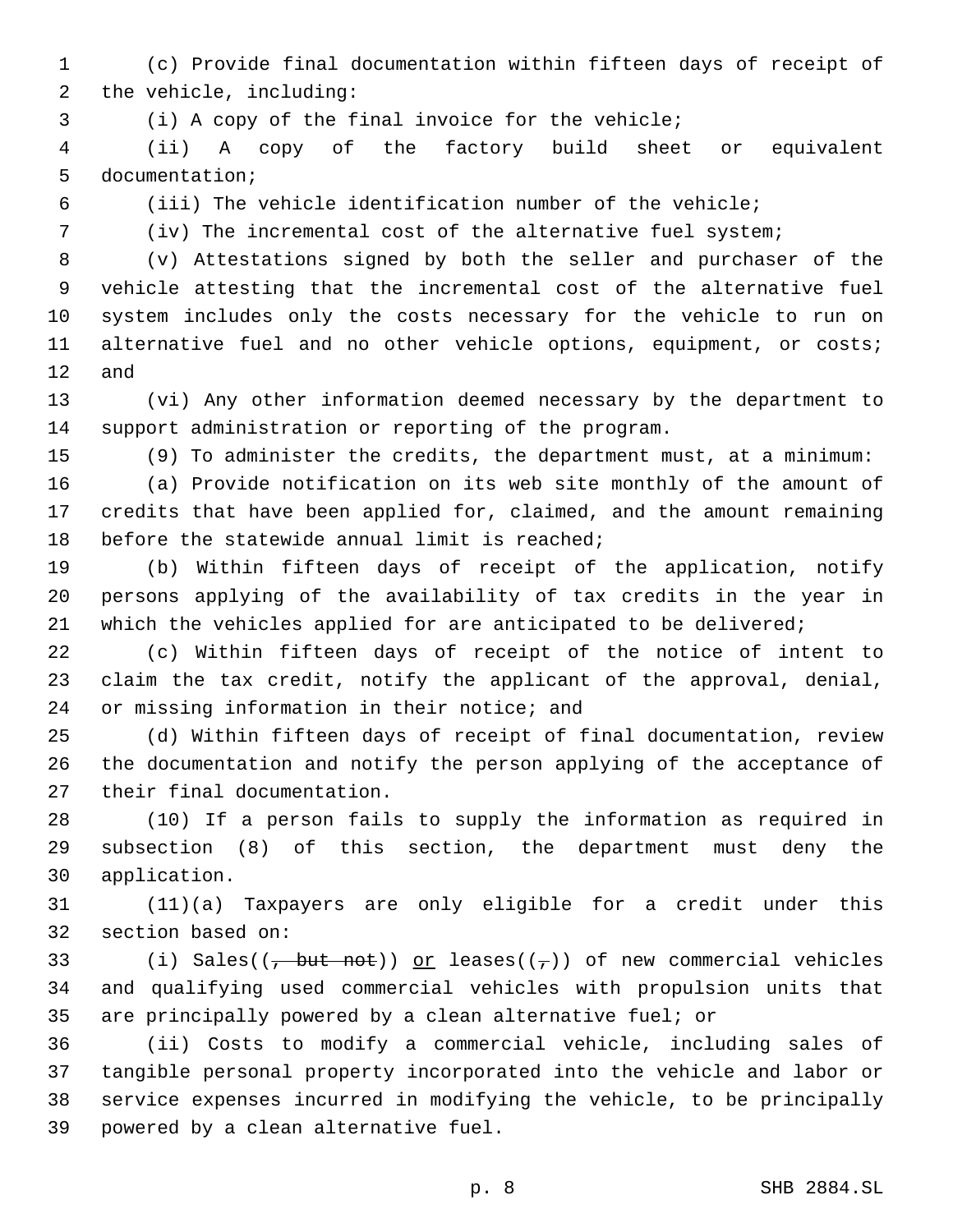(b) A credit is earned when qualifying purchases are made or the lessee takes receipt of the qualifying commercial vehicle.

(12) The definitions in RCW 82.04.4496 apply to this section.

 (13) A credit earned during one calendar year may be carried over to be credited against taxes incurred in the subsequent calendar year, but may not be carried over a second year.6

 (14)(a) Beginning November 25, 2015, and on the 25th of February, May, August, and November of each year thereafter, the department must notify the state treasurer of the amount of credits taken under this section as reported on returns filed with the department during the preceding calendar quarter ending on the last day of December, 12 March, June, and September, respectively.

 (b) On the last day of March, June, September, and December of each year, the state treasurer, based upon information provided by the department, must transfer a sum equal to the dollar amount of the credit provided under this section from the multimodal transportation 17 account to the general fund.

 (15) Credits may be earned under this section from January 1, 2016, through January 1, 2021, except for credits for leased vehicles, which may be earned from July 1, 2016, through January 1,  $21 \quad 2021$ .

 (16) Credits earned under this section may not be used after 23 January 1, 2022.

 **Sec. 3.** 2015 3rd sp.s. c 44 s 410 (uncodified) is amended to read as follows:25

 (1) This section and sections 411 and 412 of this act may be known and cited as the clean fuel vehicle incentives act.

 (2) The legislature finds that cleaner fuels reduce greenhouse gas emissions in the transportation sector and lead to a more sustainable environment. The legislature further finds that alternative fuel vehicles cost more than comparable models of conventional fuel vehicles, particularly in the commercial market. The legislature further finds the higher cost of alternative fuel vehicles incentivize companies to purchase comparable models of conventional fuel vehicles. The legislature further finds that other states provide various tax credits and exemptions. The legislature further finds incentivizing businesses to purchase cleaner, alternative fuel vehicles is a collaborative step toward meeting the 39 state's climate and environmental goals.